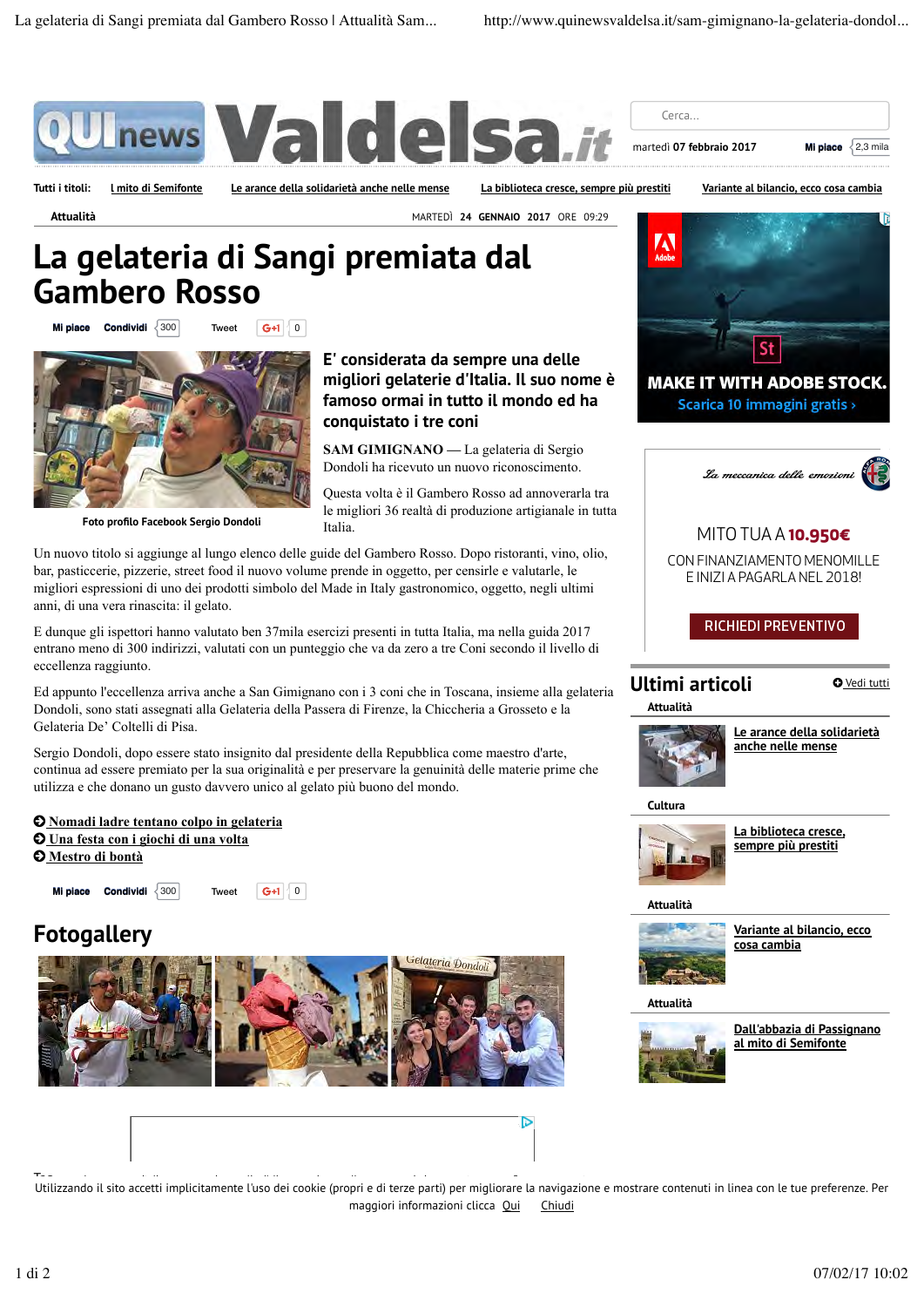

## **Italian ice cream**

Amore and gelato

*Jess Tava*

**MARCH 30, 2017 - 15:59**

Deep down in my DNA there must be an ice-cream chromosome. I have loved ice cream ever since I was a child back in the 1950s when options consisted largely of soft serve and supermarket brands. Since then, higher-quality premium commercial ice-cream brands such as Ben & Jerry's and Häagen-Dazs became available to U.S. consumers. It wasn't until I began visiting Italy as an adult that I discovered gelato and realized what I had been missing. My appreciation of true artisanal gelato, that is, handcrafed, non-commercially produced gelato, was to come much later.

# THE . **RESTAURA** 'O YO DOOR



#### **RELATED ARTICLES**



At the questura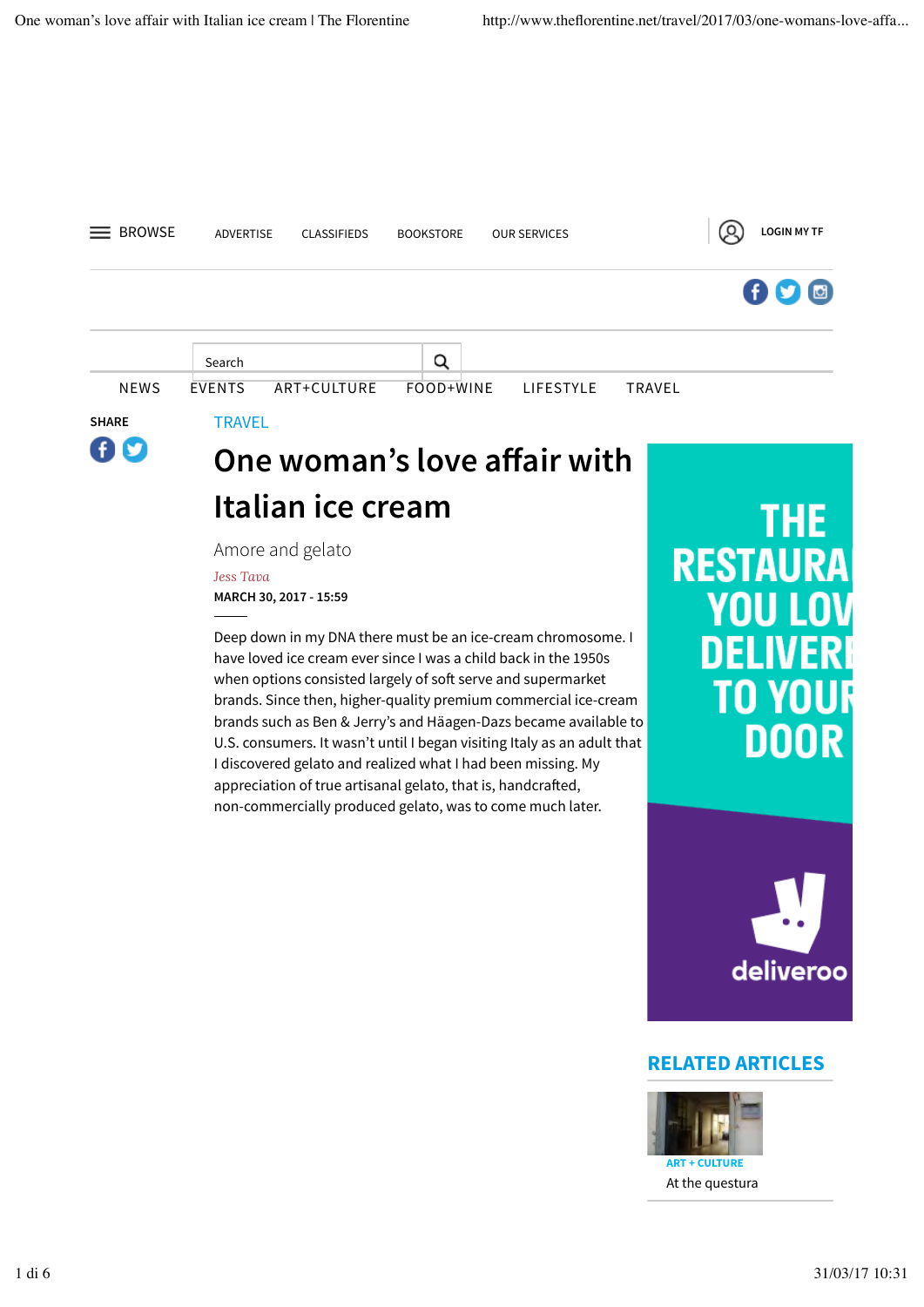



Prince Charles to base royal visit in Florence



"I think in images"



**A**

Florence's best food and wine duos

*Gelato has less air, less sugar and a lower butterfat content than ice cream.*

## **spring awakening**

When I began to travel more frequently to Italy ten years ago, I enjoyed gelato, like most tourists, as an afternoon treat or instead of lunch. I didn't pay much attention to the quality of the gelato I was eating, only noticed when the flavor or consistency was off. My epiphany came two years ago while vacationing on Lake Como with friends. We endeavored to eat gelato every day and came across high-quality gelaterias that were using locally sourced ingredients, natural flavors and no artificial color additives. This was *really* good stuff: the right texture, creaminess and flavor intensity. After Lake Como it was on to Levanto, the Cinque Terre and Santa Margherita, and more fabulous tasting gelato. The luxury of a daily indulgence of gelato had become a necessity. I was smitten!

#### LIFESTYLE

### **4 tips to maximise your gelato in Florence experience**

The Florentine's guide to surviving the summer: Part 1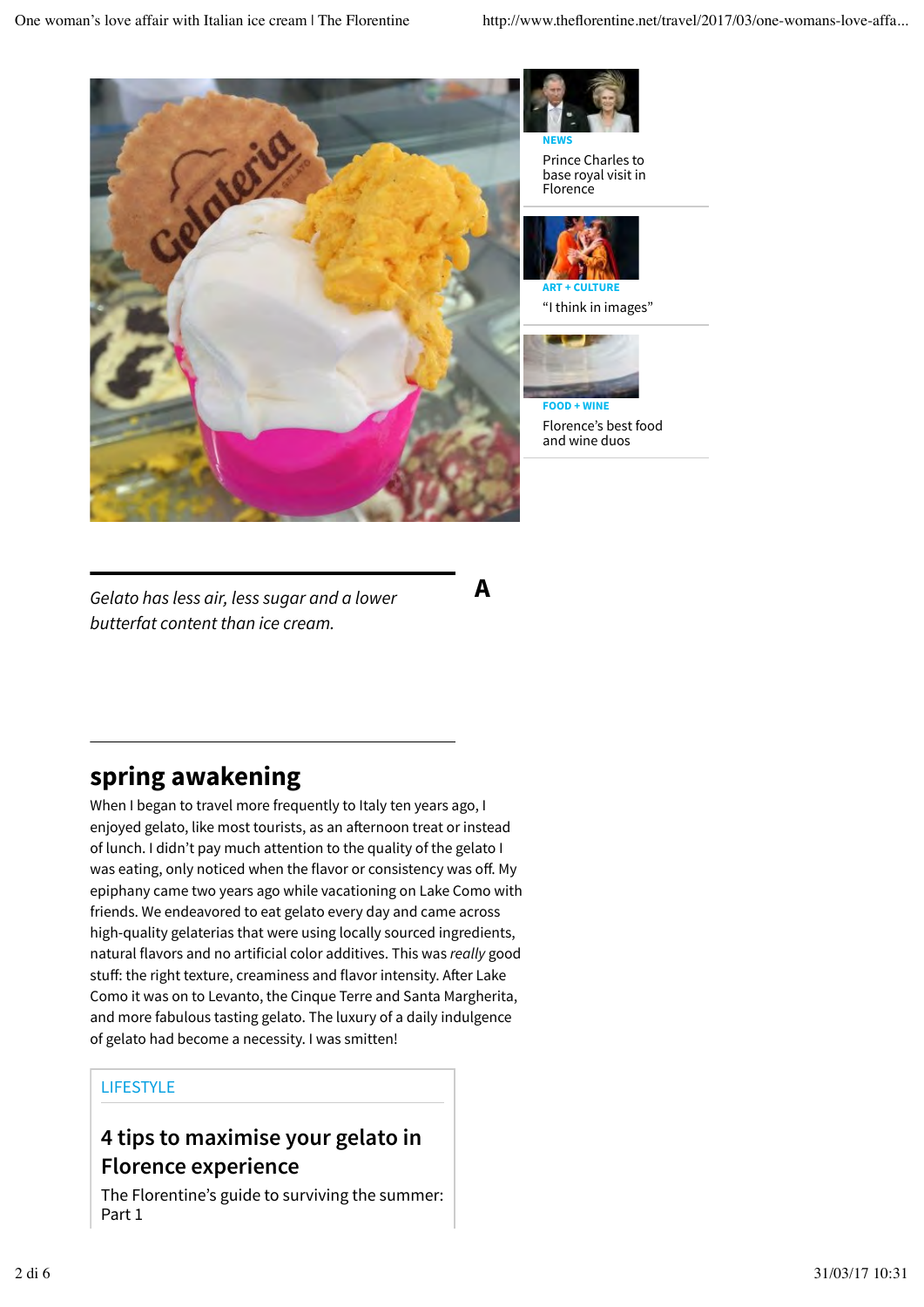When Florence becomes too hot to bear, residents and tourists turn to gelato as a survival strategy. 1. Gelato was born in Florence. The first thing you should know is

#### **READ**

## **Getting to know gelato**

The opportunity to develop a more intimate relationship with gelato came last spring during a six-week "living and learning in Florence" program. For my independent project, I compiled a list of 12 top-rated gelaterias in the historic city center from local Florentine and travel websites and invited my fellow travelers to join me in evaluating them.

As I began my gelato evaluation journey, I wanted to know why it tasted so much better than ice cream. Two fellow tasters and I made the 35-minute train excursion to Bologna to visit the Carpigiani Gelato Museum to take "Discovering Gelato," their hands-on lesson with tasting and guided museum tour.

We learned that gelato has less air, less sugar and a lower butterfat content than ice cream. It is also served at a higher temperature, which makes it smoother, creamier and allows a more intense flavor to come through. It is primarily milk-based, while ice cream is heavier on cream, often having twice as much. Depending on the base mixture, eggs may or may not be used. *Sorbetto*, water-based with no milk or cream, is as smooth and creamy as gelato.

Afer our lesson, in a gelato machine we mixed a batch of "fior di latte," literally "flower of milk," which has no eggs and very little cream, and then tasted almost all of the 14 flavors in the gelato shop. The gelato is prepared daily by the Carpigiani Gelato University interns: seven traditional flavors and seven creative combinations. The portions were generous. We partook generously. This was clearly superior gelato, some of the best I had ever eaten. My affection for gelato was taking a more serious turn.

## **Falling for gelato – hook, line and sinker**

Our program took us to San Gimignano to meet a true Maestro of Gelato, Sergio Dondoli. Sergio is a Gelato World Champion, having been on the winning Italian team 2006–7 and 2008–9, and was one of the first instructors at the Carpigiani Gelato University. After he had shared stories with the group about his gelato career and his philosophy of gelato making, I had the opportunity to interview him and taste some 15 of the 40 flavors of gelato and sorbetto that were available in his gelateria that day. Be still my heart—was this really happening? I had to pinch myself!

Every flavor I tasted was OMG. These were flavors that were subtle or full-bodied, sweet or savory, some with complex layerings of flavor, all like velvet cream on the tongue. His "Crema di Santa Fina", a trademarked gelato of cream with safron and pine nuts,